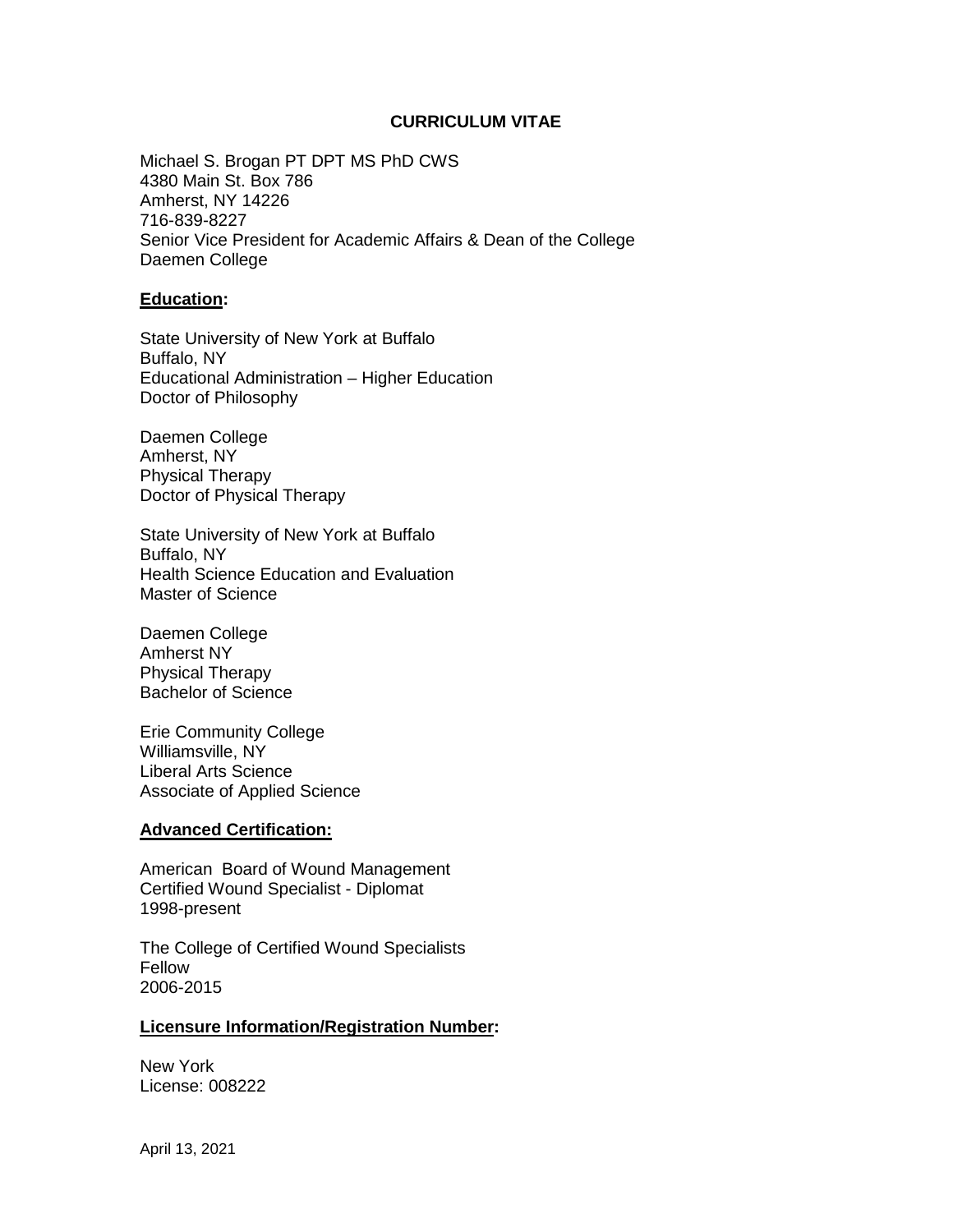## **Employment and Positions Held:**

Daemen College: Senior Vice President 2018-present Vice President for Academic Affairs & Dean of the College 2012-2018 Dean of the Health and Human Services Division 2005 to 2012 Department Chair, Physical Therapy Department 2001 to 2005 Professor of Physical Therapy, Tenured 2015 to present Associate Professor of Physical Therapy, Tenured 1999 to present Assistant Professor of Physical Therapy, Tenured 1989 to 1999 Academic Coordinator of Clinical Education 1985 to 1989 Daemen College Amherst, NY

Wound Care Specialist Catholic Health Systems Buffalo, NY 2003 – 2016

Staff Physical Therapist Step by Step Physical Therapy Attica, NY 2002 – 2003

Director of Physical Therapy Services New York State OMRDD, Kensington ICF Buffalo, NY 2000 to 2001

Director of Physical Therapy Services Geneva B. Scruggs, ICF Buffalo, NY 1985 to 2001

Director of Physical Therapy Services Manor Oak, SNF Cheektowaga, NY 1986 to 2002

Director of Physical Therapy Our Lady of Victory Primary Care and Surgical Center Orchard Park, NY 1993 to 1994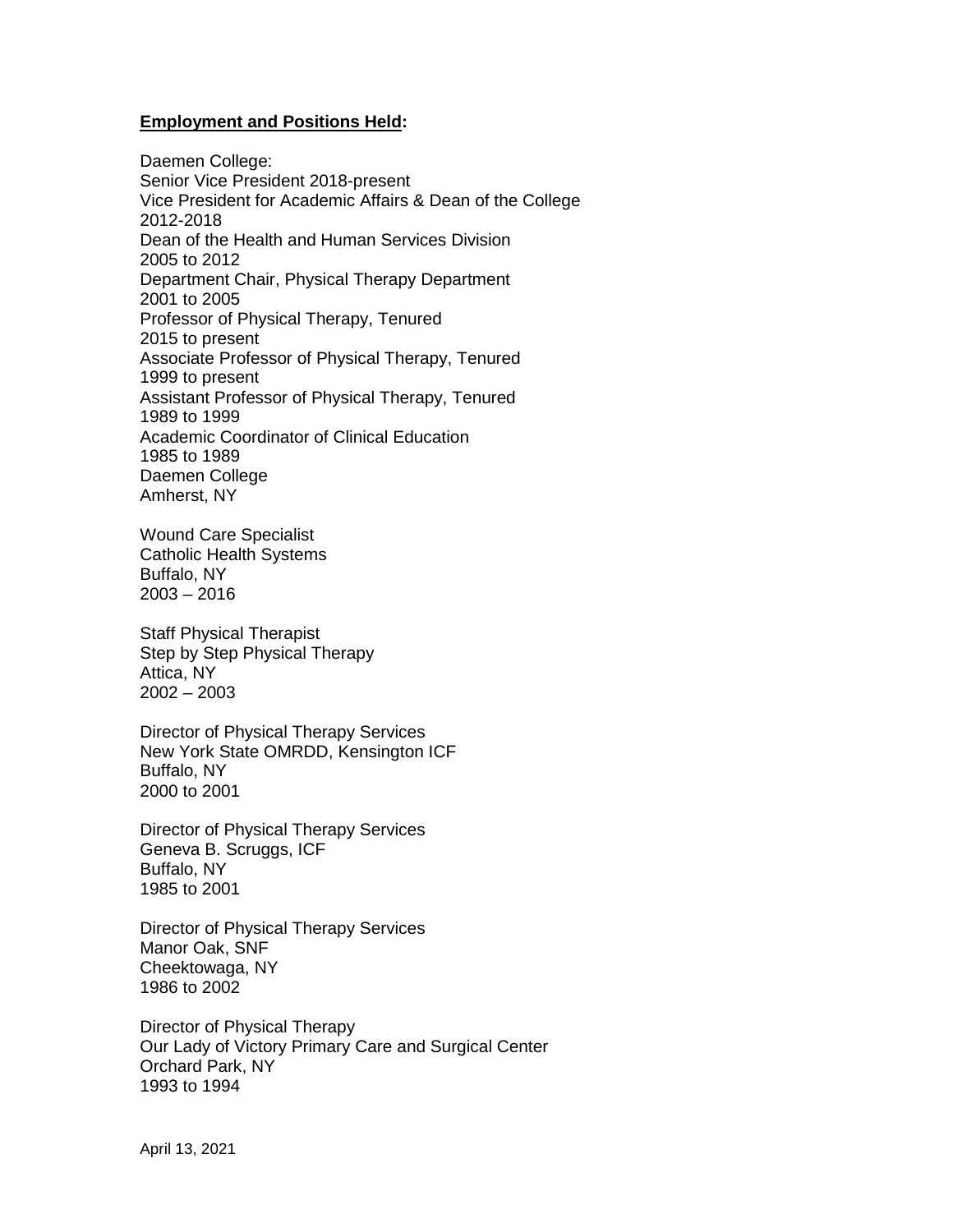Consultant Physical Therapist People, Inc. Buffalo, NY 1987 to 1988

Staff Physical Therapist Sisters of Charity Hospital Buffalo, NY 1984 to 1987

Consultant Physical Therapist **Cardiosport** Niagara Falls, NY 1986 to 1987

#### **Peer Reviewed Publications:**

Kehua Zhou, Ronald Schenk, Michael S Brogan; The wound healing trajectory and predictors with combined electric stimulation and conventional care: one outpatient wound care clinic's experience; Oct 2016, European Journal of Clinical Investigation

Chimera NJ, Brass C, Terryberry K, Matthews L, Boggs R, Denz W, Brogan MS.. The Effects of Profore Multilayer Compression Bandaging System on Skin Perfusion Pressure in Healthy Adults. Adv. Skin Wound Care. 2016.

Chimera NJ, Brass C, Brogan M. Case Series: Assessing Wound Healing Potential Through Use of Skin Perfusion Pressure. Today's Wound Clinic. March, 2016

Kehua Zhou, Yan Ma, Michael Brogan. Dry needling vs. acupuncture: the ongoing debate. Acupuncture Med 2015, 0:1-6.doi:10.1136/Acupmed-2015 010911

Kehua Zhou, Kenneth Krug, Michael Brogan. Physical Therapy in Wound Care: A Cost-Effectiveness Analysis; Medicine Volume 94, Number 49, December 2015

Kehua Zhou, Kenneth Krug, Michael Brogan. Management of dehisced hand wound: a case study. Ostomy Wound Management. July 2015, Vol. 61, Issue 7

Kehua Zhou, Yan Ma, Michael Brogan. Non-Healing Wounds: The Story of Vascular Endothelial Growth Factor. Med Hypotheses 85 (2015), 399-404.

Zhou K, Brogan M, Yang C, Tutuska J, Edsberg L. Oriental Medicine and Chronic Wound Care: Theory, Practice, and Research. Ostomy Wound Management. 2013 Jan Issue, Ostomy Wound Management

Edsberg,LE, Wyffels JT, Brogan MS, Fries KM. Analysis of the Proteomic Profile of Chronic Pressure Ulcers. Wound Repair & Regeneration. 2012 May-Jun;20(3):378-401

Plucknette B, Brogan M, Anain J, Terryberry Normative Values for Foot Sensation: Challenging the 5.07 Monofilament**.**The Journal of Diabetic Foot Complications, 2012; Volume 4, Issue 1, No. 4, Pages 16-25.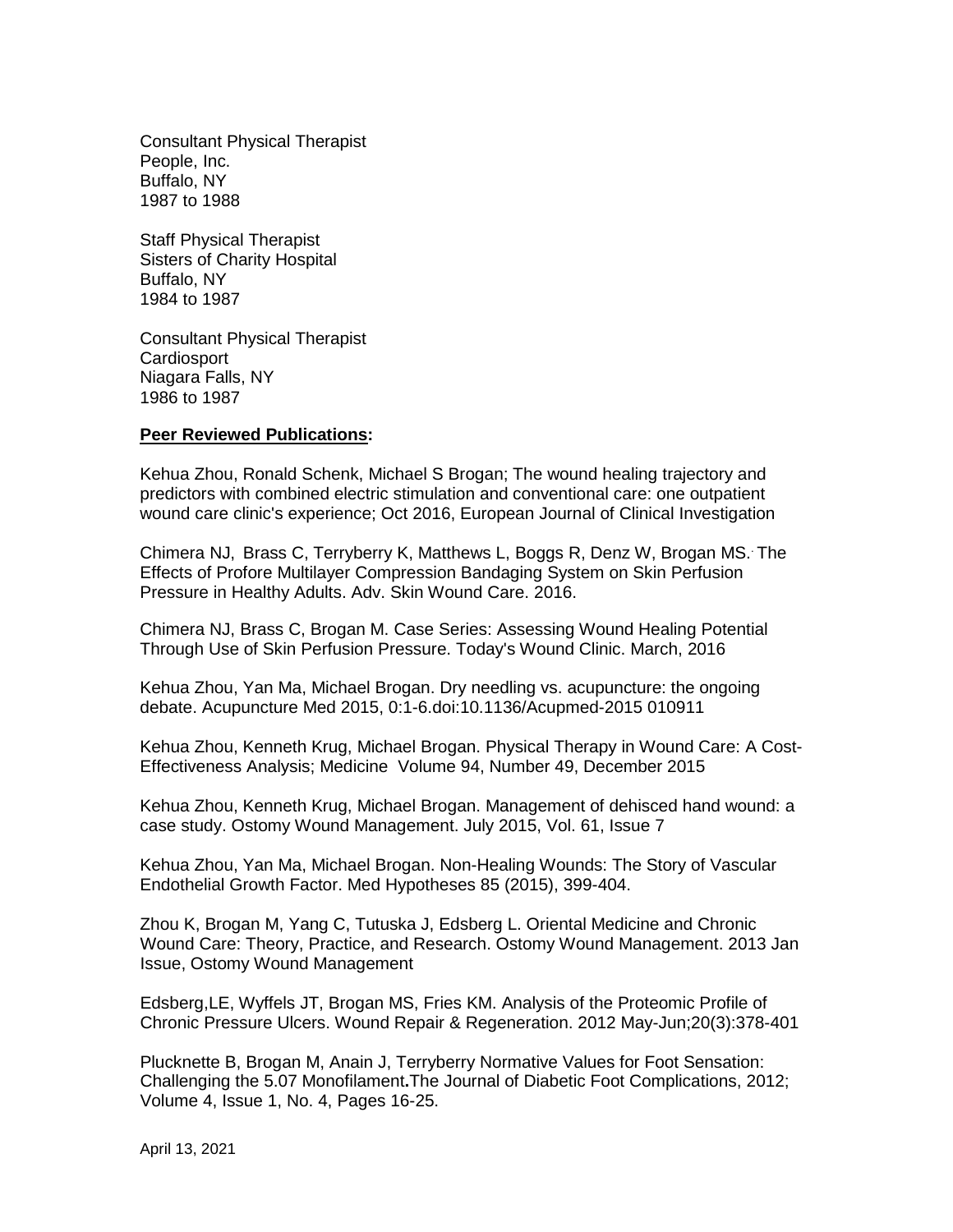Wyffels JT, Fries KM, Randall JS, Ha DS, Lodwig CA, Brogan MS, Shero M, Edsberg LE. Analysis of pressure ulcer wound fluid using two-dimensional electrophoresis. International Wound Journal. 2010; 7(4): 236-248

Edsberg LE, Murphy KE, Howden K, Brogan MS. The regulation of hydrogen peroxide by the use of electrical stimulation and various types of electrodes. *Acute Care Perspect.* 2005;14(2):6-11.

Kalinowski DP, Brogan MS, Hewson RA, Edsberg LE. Low voltage direct current as a fungicidal agent for the treatment of onychomycosis. *J Am Podiatr Med Assoc.*  2004;94(6):565-572.

Jaynes CD, Fries K, Brogan MS, Karch JE, Baird K, Edsberg LE. Development of a protocol for biochemical analysis of wound fluids. *Acute Care Perspect.* 2003;12(1):12- 15.

Edsberg LE, Brogan MS, Jaynes CD, Fries K. Topical hyperbaric oxygen and electrical stimulation: exploring potential synergy. *Ostomy Wound Manage.* 2002;11:42-49.

Edsberg LE, Brogan MS, Jaynes CD, Fries K. Reducing epibole using topical hyperbaric oxygen and electrical stimulation. *Ostomy Wound Manage.* 2002;48(4):26-29.

Walsh LA, Brogan MS, Barba W. Affirmative action in american higher education and the goal of diversity in physical therapy programs. *J Phys Ther Educ.* Vol. 14, 1, Spring 2000.

Jacques PF, Brogan MS, Kalinowski DP. High voltage electrical treatment of refractory dermal ulcers. *Physician Assist.* 1997;3:1-7.

Kalinowski DP, Brogan MS, Sleeper, MD. A practical technique for disinfecting electrical stimulation apparatus used In wound treatment. *Phys Ther.*1996;76:12:1340-1347.

#### **Peer Reviewed Scientific and Professional Presentations:**

Invited Speaker, 9th Annual Vascular Interventional Associates Foundation: A Physical Therapy Wound Care Perspective; September 12, 2015, Amherst NY.

Invited Speaker, Beijing University of Chinese Medicine and the Ministry of Education Beijing China. Teaching Skills and Proficiency. September, 2014

Invited Speaker, The College of Certified Wound Specialists, Bogota, Columbia. Introduction to Wound Care. April 26, 2014 (re-scheduled Spring 14).

Chimera NJ, Brass C, Pordum F, Brogan MS. Use of Skin Perfusion Pressure to Assess Wound Healing Status. Poster to be presented at Symposium on Advanced Wound Care/Wound Healing Society (SAWC/WHS). Orlando, FL, April, 2014.

Boggs R, Denz W, Matthews L, Terryberry K, Brass C, Brogan MS, Chimera NJ. *The Effects of Profore Multilayer Compression Bandaging System on Skin Perfusion Pressure in Healthy Adults.* Podium, presented at Combined Sections Meeting of American Physical Therapy Association. Las Vegas, NV, February, 2014.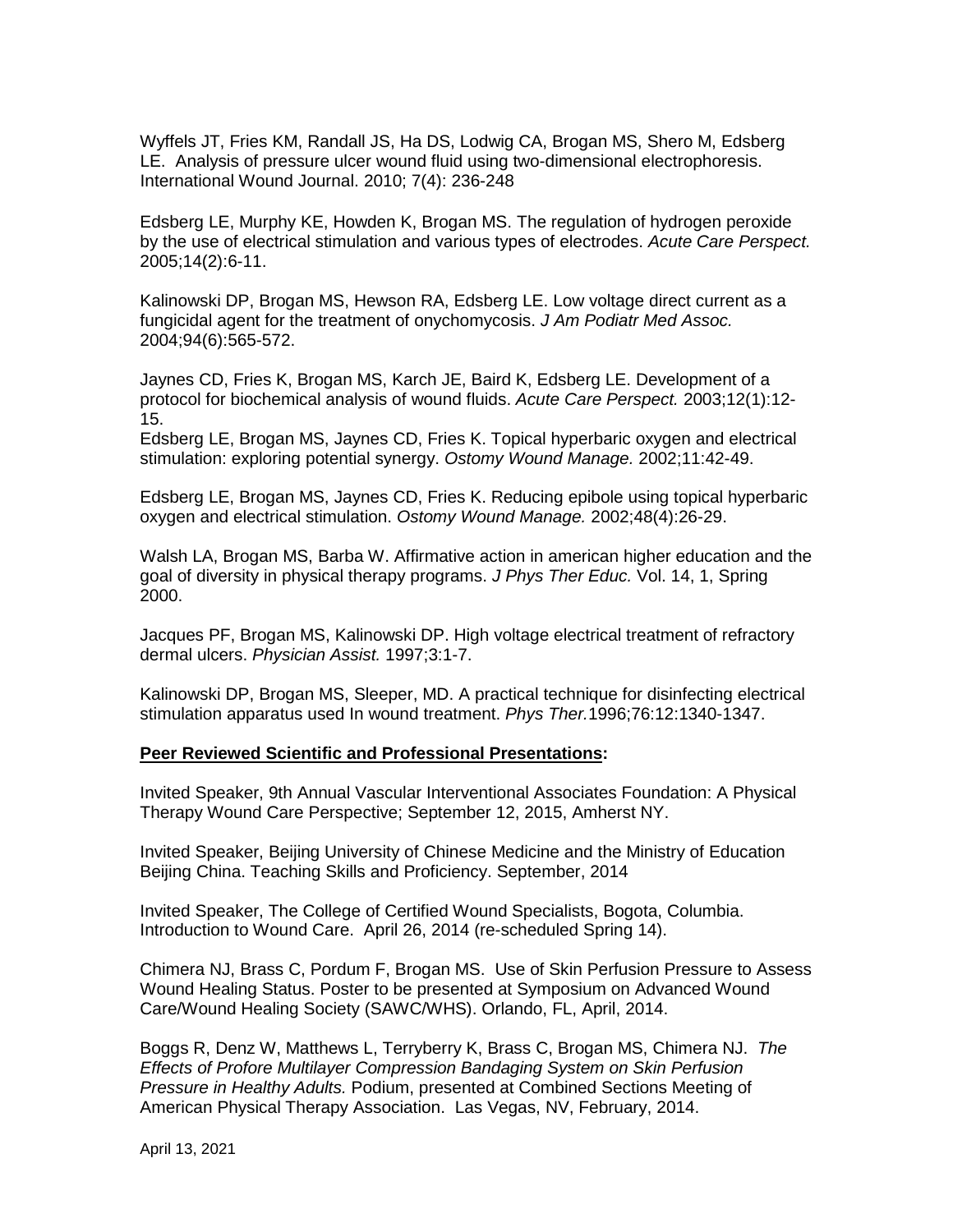Brogan MS, Pordum F. Implementing a Multidisciplinary Approach to Wound Care to Improve Patient Outcomes and Agency Efficiency. Invited Speaker. Ohio Council for Home Care & Hospice. Annual State Conference, Columbus Ohio, September 11-12, 2013

Brogan MS. Western Philosophies of the Teaching & Learning Process. Invited Speaker, Beijing University of Chinese Medicine and the Ministry of Education, China. Beijing China, June 2-5, 2013.

Brogan MS, Zhou K, Clausen EG. Chronic Wound Care: West meets East. Hong Kong International Integrative Medicine Conference, Hong Kong. Platform Presentation of Manuscript. July 2012

Anisman MJ, Brogan MS, Clausen EG, Terryberry K, Zhou K. Chronic Wounds: An Opportunity to Bridge Western and Traditional Chinese Medicine Through Academics, Research, and Clinical Practice. The Beijing Forum on Traditional Chinese Medicine (TCM), Beijing China. Poster and Platform: October, 2010

Jordan R, Kester K, Brown HW, Brogan MS. Wound Assessment: A Comparison between Digital Planimetry and a Digital Wound Measurement Tablet relative to Reliability and Validity. Symposium on Advanced Wound Care and Medical Research Forum, Dallas, Texas, April 2009.

Edsberg LE, Fries KM, Brogan MS, Wyffels JT. Wound Surface Biochemistry of Healing and Non-Healing Pressure Ulcers. World Union of Wound Healing Societies, Third Congress, Toronto, Ontario, June 2008.

Edsberg LE, Fries KM, Brogan MS, Wyffels JT. Biochemical Profiles of Healing and Non-Healing Pressure Ulcers. Symposium on Advanced Wound Care and Medical Research Forum, San Diego, California, April 2008

Plucknette, B, Brogan, MS. The Effects of Age on Foot Sensation Using Semmes-Weinstein Monofilaments. Symposium on Advanced Wound Care and Medical Research Forum, San Diego, California, April, 2008

Schichtel M, Brogan MS, Edsberg LE, Kalinowski D. The Effects of Monochramatic Infrared Photo Energy on the Growth Rate of *Candida albicans*. Symposium on Advanced Wound Care and Medical Research Forum, Tampa, Florida, April, 2007

Kalinowski DP, Edsberg LE, Schichtel M, Brogan MS. An *In Vitro* Study of the effect of monochromatic infrared energy on the growth rate of *Pseudomonas aeruginosa.* Symposium for Advanced Wound Care. Poster Presentation. San Diego CA. April 2005.

Edsberg LE, Wheeler A, Murphy KE, Brogan MS. Electrical field properties with electrical stimulation in an aqueous solution of hydrogen peroxide. American Physical Therapy Association Combined Sections Meeting. Poster Presentation. New Orleans LA. February 2005.

Brogan MS, Edsberg LE. The use of electrical stimulation and an off-loading technique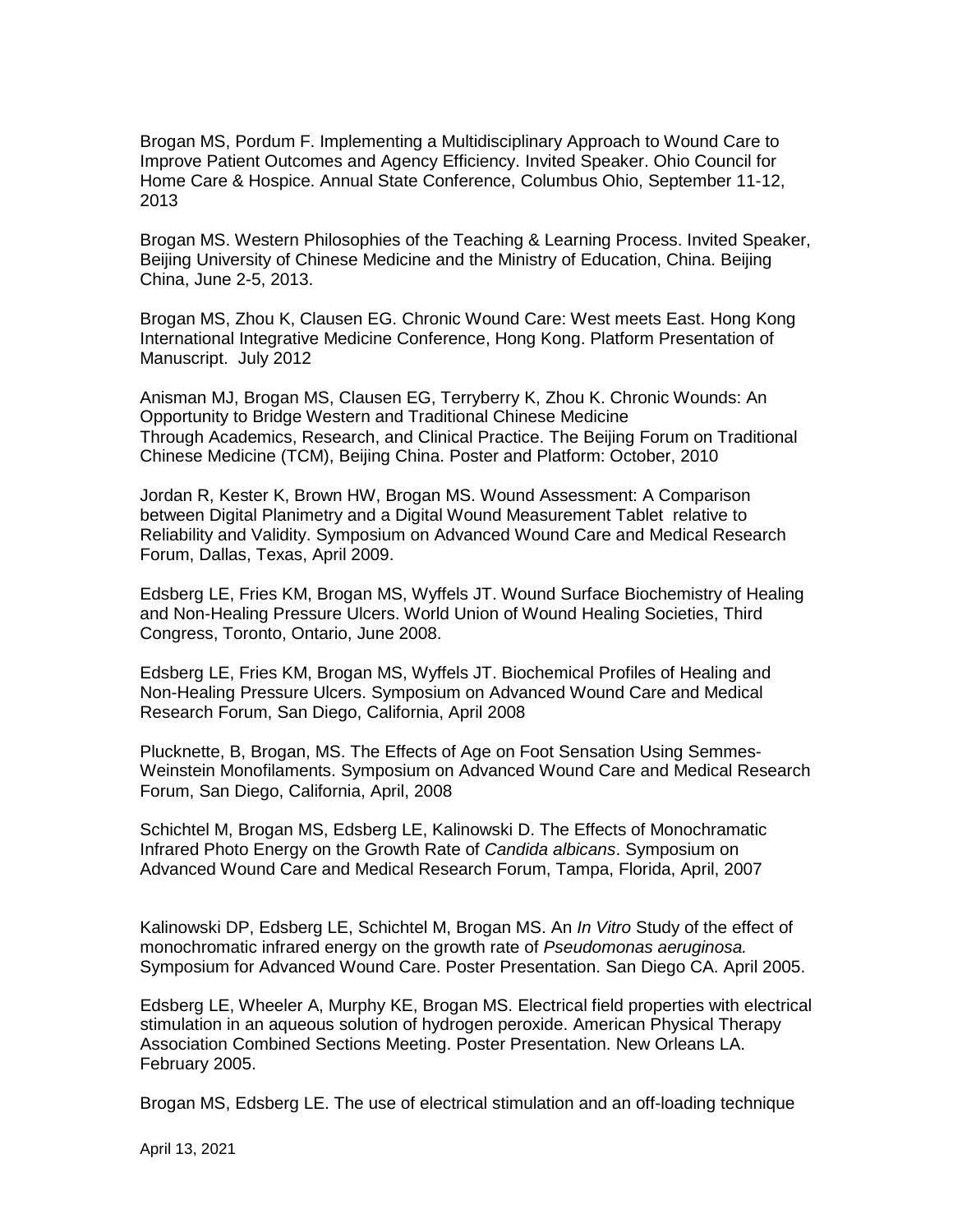for the treatment of diabetic foot ulcers. New York Physical Therapy Association Annual Conference. Platform Presentation. Melville Long Island NY. October 2004.

Edsberg LE, Murphy KE, Howden K, Brogan MS. The regulation of hydrogen peroxide by the use of electrical stimulation and various types of electrodes. Symposium on Advanced Wound Care and Medical Research Forum. Poster Presebtation. Lake Buena Vista FL. May 2004.

Edsberg LE, Brogan MS, Kalinowski DP. *In vitro* and *in vivo* outcomes with the use of a new anti-fungal device. Symposium on Advanced Wound Care and Medical Research Forum. Poster Presentation. Las Vegas NA. April 2003.

Murphy KE, Brogan MS, Purcell T, Strutsovskiy, Edsberg LE. The effects of hydrogen peroxide coupled with water and high volt electrical stimulation used in the treatment of open wounds. American Physical Therapy Association Combined Sections Meeting. Poster Presentation. Tampa, FL. February 2003.

Ismail AZ, Johnston R, Brogan MS, Edsberg LE. Depth of penetration of biphasic pulse pairs delivered percutaneously to *in vitro* tissue samples. American Physical Therapy Association Combined Sections Meeting. Poster Presentation. Tampa FL. February 2003.

Kalinowski, DP, Brogan, MS, Hewson RA, Johnson RH, Edsberg, LE. The use of low voltage direct current as a fungicidal agent to control the *in vitro* growth of Trichophyton Mentagrophytes and Trichophyton Rubrum, and the potential for its use in the treatment of Onychomycosis. American Physical Therapy Association Combined Sections Meeting. Poster Presentation. Tampa FL. February 2003.

Karch, JE, Baird K, Fisher T, Sommer J, Zaluski S, Brogan MS, Fries K, Edsberg LE, Jaynes CD. Western blot analysis of chronic wound fluid proteins. Physical Therapy 2003: The Annual Conference & Exposition of the American Physical Therapy Association. Poster Presentation. Washington DC. June 2003.

Edsberg LE, Brogan M, Jaynes CD, Fries K. The use of topical hyperbaric oxygen and electrical stimulation for the treatment of chronic wounds and their effect on proteins within the wound and on associated epibole: an exploratory project. New York Physical Therapy Association Annual Conference & Exhibit Show. Poster Presentation. Long Island NY. October 2002.

Brogan MS, Edsberg LA, Taylor K, Kalinowski D, Murphy K. The effects of high volt pulsed electrical stimulation on herpes simplex type I external lesions of the lip. New York Physical Therapy Association Annual Conference & Exhibit Show. Poster Presentation. Long Island NY. October 2002.

Taylor K, Brogan MS. Professional discipline-based departmental change as driving force for institutional change in a small private liberal arts college. 2002 Association of Schools of Allied Health Professions. Annual Conference. Poster Presentation. San Diego CA. October 2002.

Edsberg LE, Brogan MS, Jaynes CD, Fries K. Analysis of proteins present in healing and non-healing chronic wounds. Symposium on Advanced Wound Care and Medical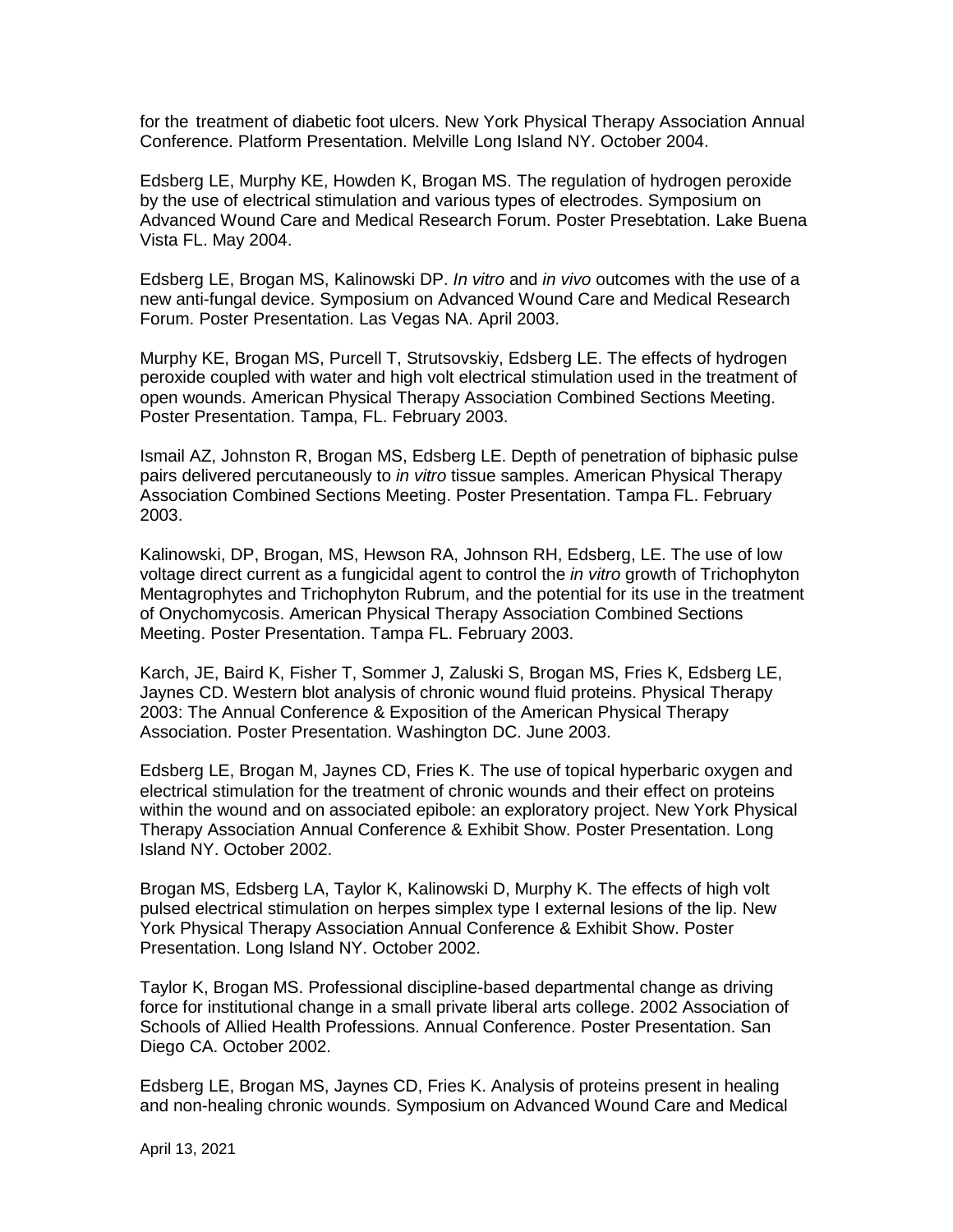Research Forum. Poster Presentation. Baltimore MD. April 2002. Brogan MS, Edsberg LA, Fries K, Jaynes CD. Use of electrical stimulation on a refractory open achilles: A case study. Clinical Symposium on Advances in Skin & Wound Care. Poster Presentation. Orlando FL. September 2001.

Brogan MS, Edsberg, Fries, Jaynes. The collaborative research model for wound healing. Clinical Symposium on Advances in Skin & Wound Care. Poster Presentation. Orlando FL. September 2001.

Edsberg LA, Brogan MS, Jaynes CD, Fries K. Use of topical hyperbaric oxygen for treatment of chronic wounds in long-term health care facilities. Symposium on Advanced Wound Care. Poster Presentation. Las Vegas NV. May 2001.

Jaynes CD, Karch, Baird, Fries K, Edsberg LA, Brogan MS. Treatment of chronic wounds with topical hyperbaric oxygen and electrical stimulation alters the levels of proteins which may be responsible for wound healing. Experimental Biology Conference. Poster Presentation. Orlando FL. March 2001.

Jaynes CD, Karch, Baird, Fries K, Edsberg LA, Brogan M. Change in protein levels of chronic wounds following treatment with hyperbaric oxygen and electrical stimulation. Rochester Academy of Sciences Annual Conference. Poster Presentation. Rochester NY. November 2000.

Kalinowski DP, Brogan MS, Sleeper, MD. A practical technique for disinfecting electrical stimulation apparatus used in wound treatment. New York Physical Therapy Association. Annual Conference. Poster Presentation. October 1996. (Robert Salant Research Award)

Brogan MS, Jacques PF, Kalinowski DP. The use of high volt pulsed current on a case of an open wound infected with MRSA and underlying osteomyelitis. New York Physical Therapy Association Conference. Poster Presentation. 1996

#### **Non-Peer Reviewed Presentations:**

Brogan, MS. Use and Effects of Physical Therapy for Enhancing Wound Closure. A Multidisciplinary Approach to Healing: Diagnosis and Treatment of the factors that Inhibit Wound Healing, Invited Speaker, Buffalo NY, March 24, 2012

Brogan, MS, Brass, CG: Chronic Wounds: Pathophysiology, Evaluation, & Treatment. Beijing University of Chinese Medicine, Beijing China, Invited Lecturer, March 14-22, 2012

Brogan, MS. Current Research in Chronic Wound Care. Improving Wound Care 2012, Catholic Health & Catholic Medical Partners. Invited Speaker, Buffalo, NY. March, 2012

Brogan, MS. Contemporary Perspectives to Wound Care. Gowanda Rehabilitation Center, Gowanda, NY, January, 2011

Brogan, MS. Pressure Ulcers: Contemporary Perspectives to Prevention and Management, Cheektowaga, NY, August, 2010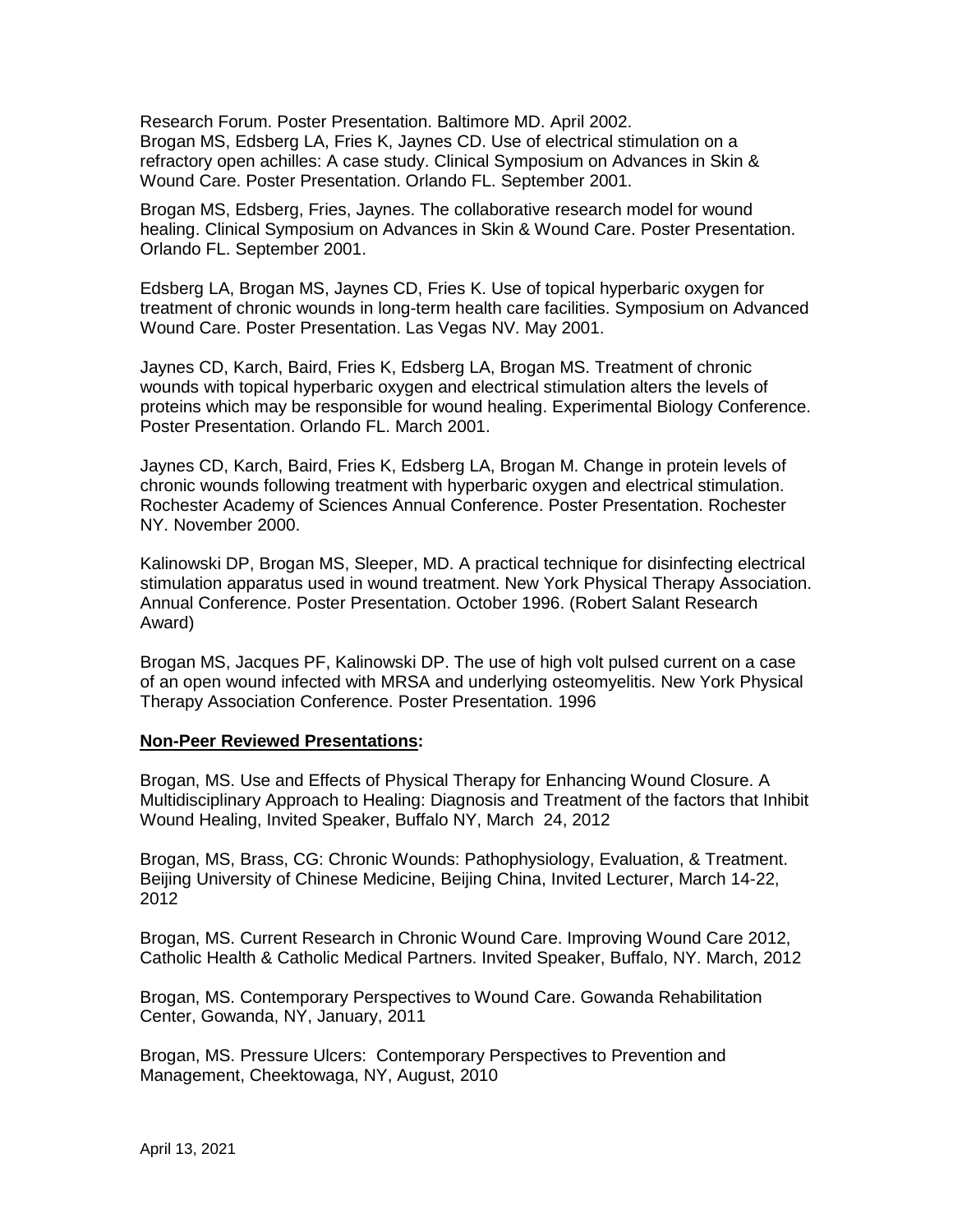Brass C., Brogan, MS. A Novel Approach to Wound Healing: An integrated, Multidisciplinary Approach With Hospital Avoidance, Lewiston, NY, June, 2010 Brogan, MS. Wound Management for The New York State Office of Mental Retardation and Developmental Disabilities. Rochester, NY, March, 2010

Brogan, MS. Wound Care in Physical Therapy. Women's and Children's Hospital, Buffalo, NY. March 2009

Brogan, MS. Invited Panel Member, Athlone Institute of Technology. Bachelor of Science (Honors) in Podiatry. Athlone, Ireland. By videoconference. June 15, 2006.

Brogan MS. Chronic Wounds: Contemporary & Collaborative Perspectives. Surgical Grand Rounds. St. Joseph's Hospital. Cheektowaga NY. May 2006 Brogan MS. Chronic Wounds: Contemporary & Collaborative Perspectives. Surgical Grand Rounds. Buffalo Mercy Hospital. Buffalo NY. April 2006.

Brogan MS. Integumentary Physical Therapy, PT 612. Doctor of Physical Therapy Program. SUNY at Buffalo. Invited Professor, semester course. 2006.

Brogan MS. Modalities Used in Wound Care: An Evidenced Based Perspective. Catholic Health System – Partners in Rehab. West Seneca NY. January 2006.

Brogan, MS, Edsberg, LE. Invited Visiting Professor. Beijing University of Chinese Medicine. Chronic Wound Management. Western Medicine Perspectives. Beijing, China. October 21-28, 2005.

Brogan MS. Contemporary Wound Care in Western New York. Spotlight on Health. WECK-AM Radio Program. Buffalo NY. June 2005.

Brogan MS. Physical Therapy Modalities Used in Wound Care. Surgeons Meeting. Kenmore Mercy Hospital. Kenmore NY. May 2005.

Brogan MS. Examination and Differential Diagnosis in Wound Management. Invited Speaker: Western District New York Physical Therapy Association. Student Interest Group Spring Conclave. Buffalo NY. April 16, 2005.

Brogan MS. Wound Management in Physical Therapy. Invited Speaker Willcare Home Health Services. Buffalo NY. March 17, 2005.

Brogan MS. Integumentary Physical Therapy, PT 612, Doctor of Physical Therapy Program. SUNY at Buffalo. Invited Professor, semester course. 2005.

Brogan MS. Understanding Through Science: Physical Therapy, Wound Treatment & Research. Beijing University, Beijing, China. Invited Lecturer, March 2005.

Brogan MS. Contemporary Physical Therapy Interventions in Wound Management. Invited Speaker: Western District NYPTA Student Interest Group Spring Conclave. Buffalo NY. April 3, 2004.

Brogan MS. Integumentary Physical Therapy, PT 612, Doctor of Physical Therapy Program. SUNY at Buffalo. Invited Professor, full-semester course. 2003.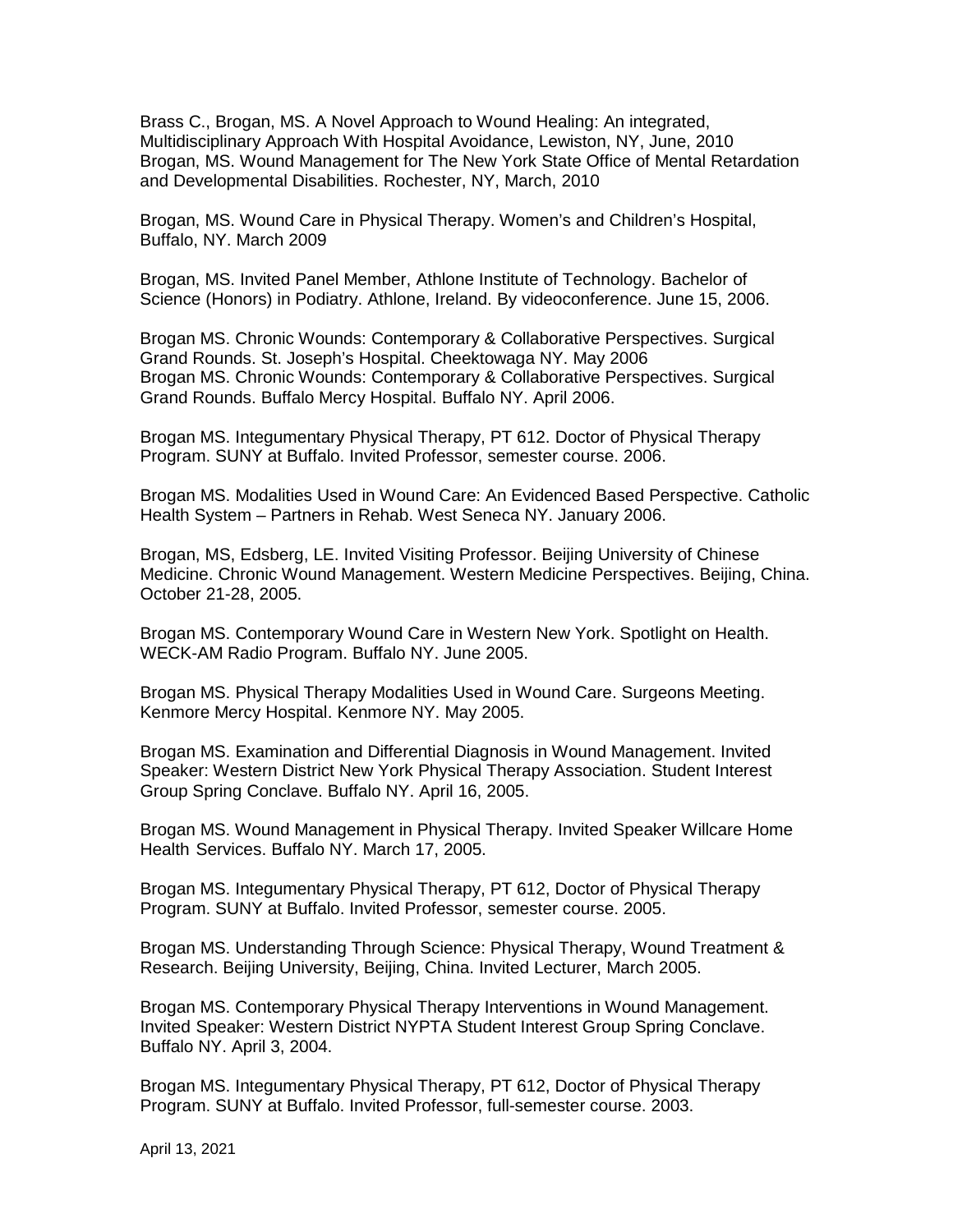Brogan MS. Comprehensive Wound Care: Strategies for the Physical Therapist Assistant. Invited Speaker 2002 New York Physical Therapy Association Annual Conference and Exhibit Show. Full-day course. October 2002.

Brogan MS. Wound Healing and the Use of Various Physical Therapy Interventions. Invited Guest Lecturer, University at Buffalo (SUNY). September 2002.

Brogan, MS. Invited Speaker. First Annual Clinical Instructor Conference, WNY PTA Clinical Consortium. Full-day course: Contemporary PT Interventions for Wound Management, October 2002.

Brogan MS, Edsberg, LE. Invited Speaker. New York Physical Therapy Association, Annual Conference & Exhibit Show. Full-day course: Comprehensive Wound Care: Strategies for the Physical Therapist Assistant, October 2002.

Brogan MS. The Use of Electrical Stimulation in Wound Healing. Niagara County Community College. Wheatfield NY. SPTA/Annual Conference. March 2001.

Brogan, MS. Invited Guest Lecturer, University at Buffalo (SUNY). September 2001.

Brogan MS. The Use of Electrical Stimulation in Wound Healing. D'Youville College. Buffalo NY. SPTA/Annual Conference. March 2000.

Brogan MS. Wound Healing and the Use of Various Physical Therapy Interventions. Invited Guest Lecturer, University at Buffalo (SUNY). September 2000.

Brogan MS. The Use of Electrical Stimulation in Wound Healing. D'Youville College. Buffalo NY. SPTA/Annual Conference. March 1999.

Brogan MS. Wound Healing and the Use of Various Physical Therapy Interventions. Invited Guest Lecturer, University at Buffalo (SUNY). September 1999.

Brogan MS. Electrotherapy & Wound Healing. DeKalb Medical Center. Decatur GA. March 14, 1998.

Brogan MS. Electrical Stimulation in the Treatment of Wounds: A Multidisciplinary Approach to Wound, Ostomy and Skin Care. Niagara Falls NY. June 1998.

Brogan MS. Wound Healing and the Use of Various Physical Therapy Interventions. Invited Guest Lecturer, University at Buffalo (SUNY). September 1998

Brogan MS. The Use of Electrical Stimulation in Wound Healing. Veteran's Hospital. Batavia NY. May 1997.

Brogan MS. The Use of Electrical Stimulation in Wound Management. American Physical Therapy Association District Meeting. October 1997. Amherst NY.

Brogan MS. Electrotherapy & Wound Healing Healthsouth Rehabilitation Hospital. Sarasota FL. February 22, 1997.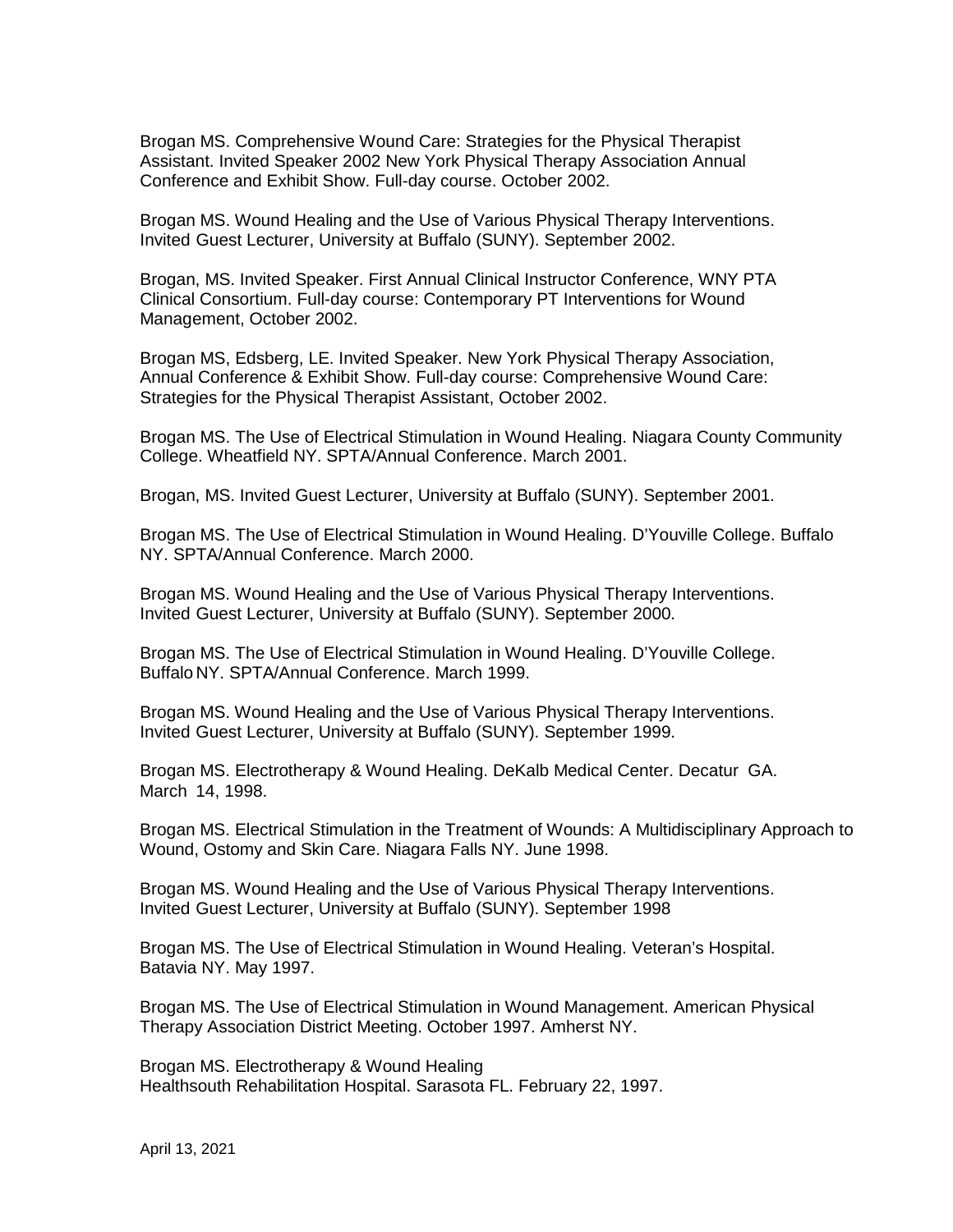Daemen College. Amherst NY. March 22, 1997. San Juan College. Farmington NM. October 11, 1997. Brooks Memorial Hospital. Dunkirk NY. October 15, 1997.

Brogan, MS. Electrotherapy & Wound Healing St. Joseph's Hospital. Cheektowaga NY. January 1996. Jones Memorial Hospital. Wellsville NY. Febuary 1996. Millard Fillmore Suburban Hospital. Williamsville NY. Febuary 1996. Daemen College. Amherst NY. April 1996 &1997. McAuley -Seton Home Care. Buffalo NY. April 1996. Tri-County Physical Therapy. Gowanda NY. June 1996. Sister's Hospital. Buffalo NY. May 1996. Brogan MS. Electric Stimulation on Open Wounds in a Geriatric Setting. American Physical Therapy Association District Meeting. Buffalo NY. February 1995 and November 1997.

Brogan MS. Physical Therapy and The New Graduate. American Physical Therapy Student SIG. Buffalo NY. April 1995 & 1996.

Brogan MS. Electric Stimulation and its Use in a Skilled Nursing Facility for the Care and Management of Open Wounds. Cheektowaga NY. June 1995.

Brogan MS. Using High Volt Stimulation to Heal Wounds. Council of Licensed Physiotherapists of New York State, Inc. Annual Conference. East Aurora NY. July 1995.

Brogan MS. Electrical Stimulation: An Alternative Treatment Intervention. Wound Care Innovations at Work. Amherst NY. October 1995.

Brogan MS. The Use of Electrical Stimulation in Wound Healing. Geneva Memorial Hospital. Geneva NY. December 1995.

Brogan MS. An Eclectic Approach to Clinical Education. Daemen College. May 1993.

Brogan MS. Nutrition, Elderhostel Program. Daemen College. 1993. 1994, 1995.

Brogan MS. Back Care. Elderhostel Program. Daemen College. 1993, 1994.

Brogan MS. The Profession of Physical Therapy. Jones Intercable Channel 10. June 17, 1990. Shown on Channel 10 seven separate dates in July and August 1990.

Brogan MS. Physical Therapy in a Geriatric Facility. Daemen College. Amherst NY. May 24, 1989, November 4, 1989, September 23, 1990.

Brogan MS. The Risk of Low Back Injury in Allied Health Professionals. Manor Oak S.N.F. January 16, 1989. Geneva B. Scruggs. I.C.F. February 1, 1989. Aries Transportation Services Inc. May 6, 1987.

Brogan MS. The Art of Clinical Instruction. Daemen College. April 14, 1988.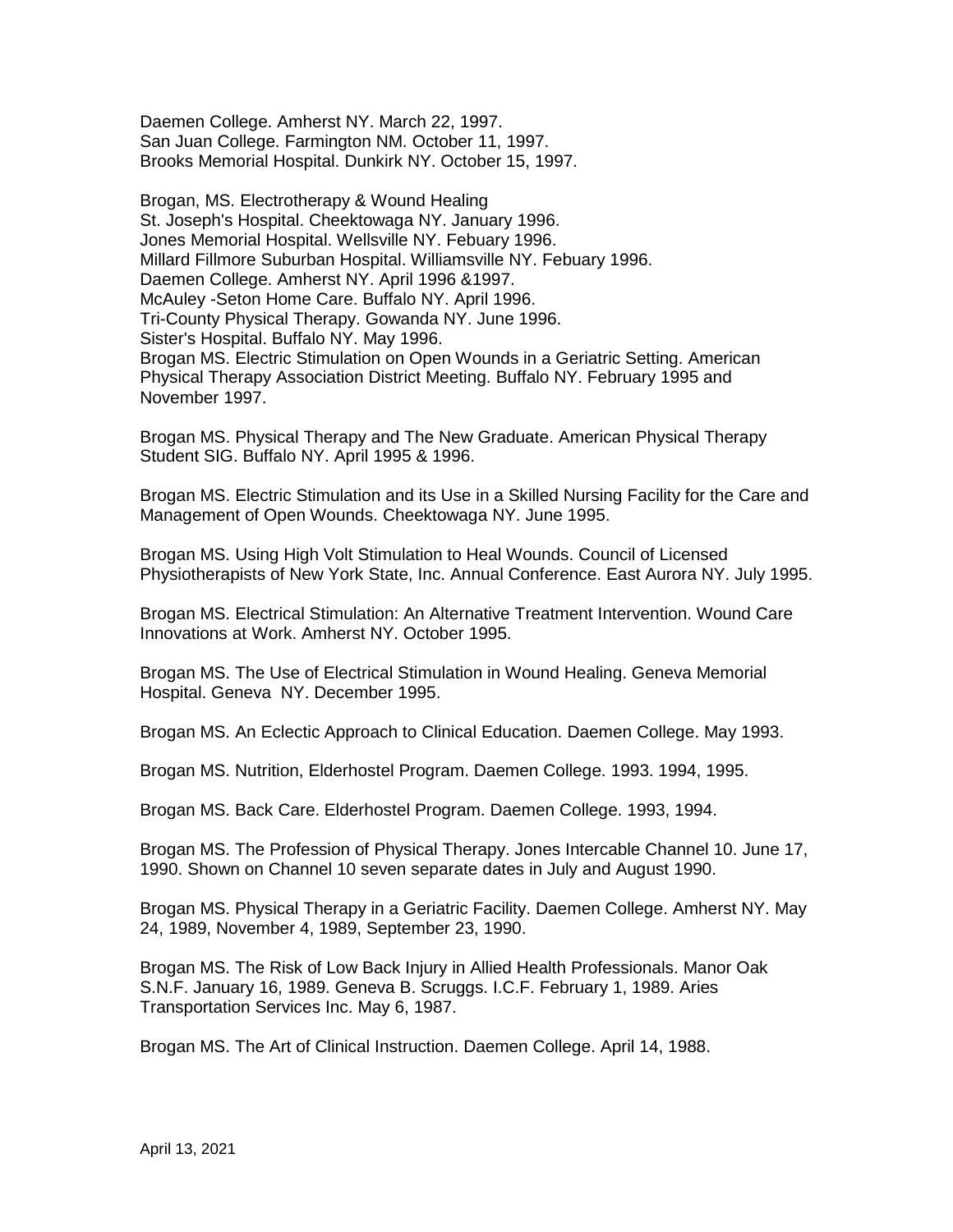# **Funded/In Review Grant Activity:**

Brogan MS, Edsberg LE. Daemen Center for Medical Innovation & Technology. Children's Guild Foundation. \$50,000. Funded Fall 2020

Brogan MS, Edsberg LE. Daemen Center for Medical Innovation & Technology. James H. Cummings Foundation. \$60,000. Funded Fall 2020

Brogan MS, Edsberg LE. Daemen Center for Medical Innovation & Technology. Mother Cabrini Health Foundation. \$250,000. Funded Fall 2020

Brogan MS, Edsberg LE. Daemen Center for Medical Innovation & Technology. New York State, Empire Development Fund. \$115,000. Funded Fall 2019

Brogan MS, Edsberg LE. Daemen Center for Medical Innovation & Technology. The Odd Fellow & Rebekah Foundation. \$300,000.00. Funded June, 2019

Brogan MS. AHRQ Conference Grant Program (R13); International Consensus Conference at Daemen College: Treating atypical chronic wounds compromised by unrelenting pain. Request \$41,648. Submitted November 2013, (not-funded)..

Pordum F. Brogan MS. Daemen College Physical Therapy Wound Care Center Equipment Grant. The James H. Cummings Foundation. Funded \$17,000, October 2012

Brogan MS, Edsberg, LE. Daemen College Wound Healing Clinic and Wound Care Training Demonstration Project. Health Care Innovation Challenge Grant: Centers for Medicare and Medicaid Services. Submitted January 2012. Amount of Funding Requested: 1,685,595 Not Funded

Brogan, MS, Daemen College Physical Therapy Wound Clinic (DCPTWC) and Wound Care Academy. Proposal to the John R. Oishei Foundation; Funded, \$531,000, January 2011

Stachura J, Brogan, M. Physical Therapy Laboratory and Research Equipment Grant. Funded \$30,000, The James H. Cummings Foundation. Funded September, 2010. Not-Funded

Edsberg L, Hicks W, Brogan M, Bright F, Cartwright A, Hart R. \$699,000, United States Department of Defense, Army Medical Research & Materiel Command (USAMRMC) (Appropriation). "Wound Status Early Outcome Sensor and 3D Construct Development." December, 2010

Brogan MS, Bright F, Hicks,W, Hart R, Submitted Sept. 2009; \$249,078, Equipment Grant (GRANT10418055): Life Sciences Division, United States Department of Defense, Army Medical Research & Materiel Command (USAMRMC); Instrumentation to Directly Enhance Wound Healing Research Presently Funded by the U.S. Army Materiel Command (USAMRMC). Not-Funded

Brogan MS, Brown HW, Kester K, Martel R Awarded \$3000.Wound Assessment: A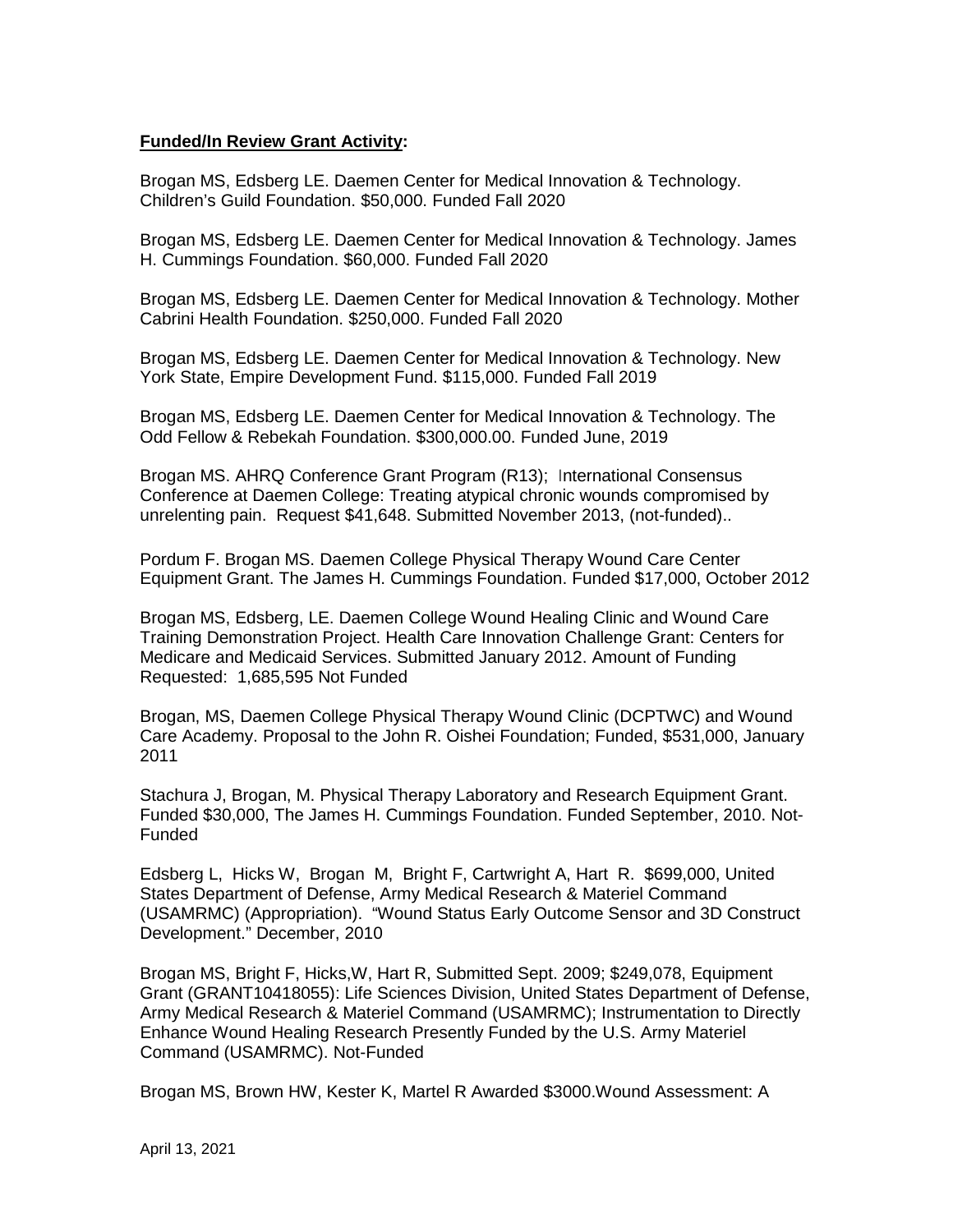Comparison between Digital Planimetry and a Digital Wound Measurement Tablet relative to Reliability and Validity Spring 2009. Daemen College; Think Tank Research **Fund** 

Edsberg LE, Brogan MS, Fries K. Co-Principal Investigator: Awarded \$925,000. Identification of Biomarkers Associated with the Healing of Chronic Wounds. June 15, 2005 – June 15, 2006. United States Department of Defense, Army Medical Research & Materiel Command (USAMRMC).

Brogan MS, Edsberg LE. Awarded \$1925. Measurement of Oxygen and Electric Field Properties with Electrical Stimulation in an Aqueous Solution of H2O2. Submitted March 2004. New York Physical Therapy Association Research Designated Fund. Non-funded.

Brogan MS, Edsberg LE. Awarded \$2400.The Analysis of Biochemical Changes Associated with Wounds Treated with Electrical Stimulation in an Aqueous Solution of Hydrogen Peroxide. 2003. New York Physical Therapy Association Research Designated Fund.

Brogan MS, Edsberg LE, Jaynes CD, Fries K. Awarded \$16500. Equipment for Natural & Health Sciences Research Center. 2002. The James H. Cummings Foundation.

Edsberg LE, Brogan MS, Jaynes CD, Fries K. Awarded \$18453. Clinical Evaluation of the T-Pump for Sacral Pressure Ulcer Treatment. 2002. Gaymar Industries, Inc

Brogan MS, Edsberg LE. Awarded \$2400. Analysis of Proteins Associated with Chronic Wound Healing Using Specific Modalities. 2001. New York Chapter American Physical Therapy Association.

Brogan MS, Edsberg LE.Awarded \$40,000. The use of topical hyperbaric oxygen and its effect on pressure ulcers: A controlled, double-blind, multicenter study. March 2000. Hyperbaric Technologies, NJ.

Brogan MS, Edberg LE, Schlehr F, Foti A.\$40,000 The effects of high voltage pulsed current electrical stimulation on the rehabilitation of surgically reconstructed ACLs.2000 American Physical Therapy Association Foundation Research Grant. Non – Funded.

Edsberg LE, Brogan MS.\$1200 Diabetic Wound Healing using topical hyperbaric oxygen and electrical stimulation: A prospective, randomized, controlled study. April 1999. Funded New York Chapter American Physical Therapy Association.

#### **Other Scholarly Products:**

| <b>Patent</b><br>application<br>number | <b>Description</b> | Published |
|----------------------------------------|--------------------|-----------|
|----------------------------------------|--------------------|-----------|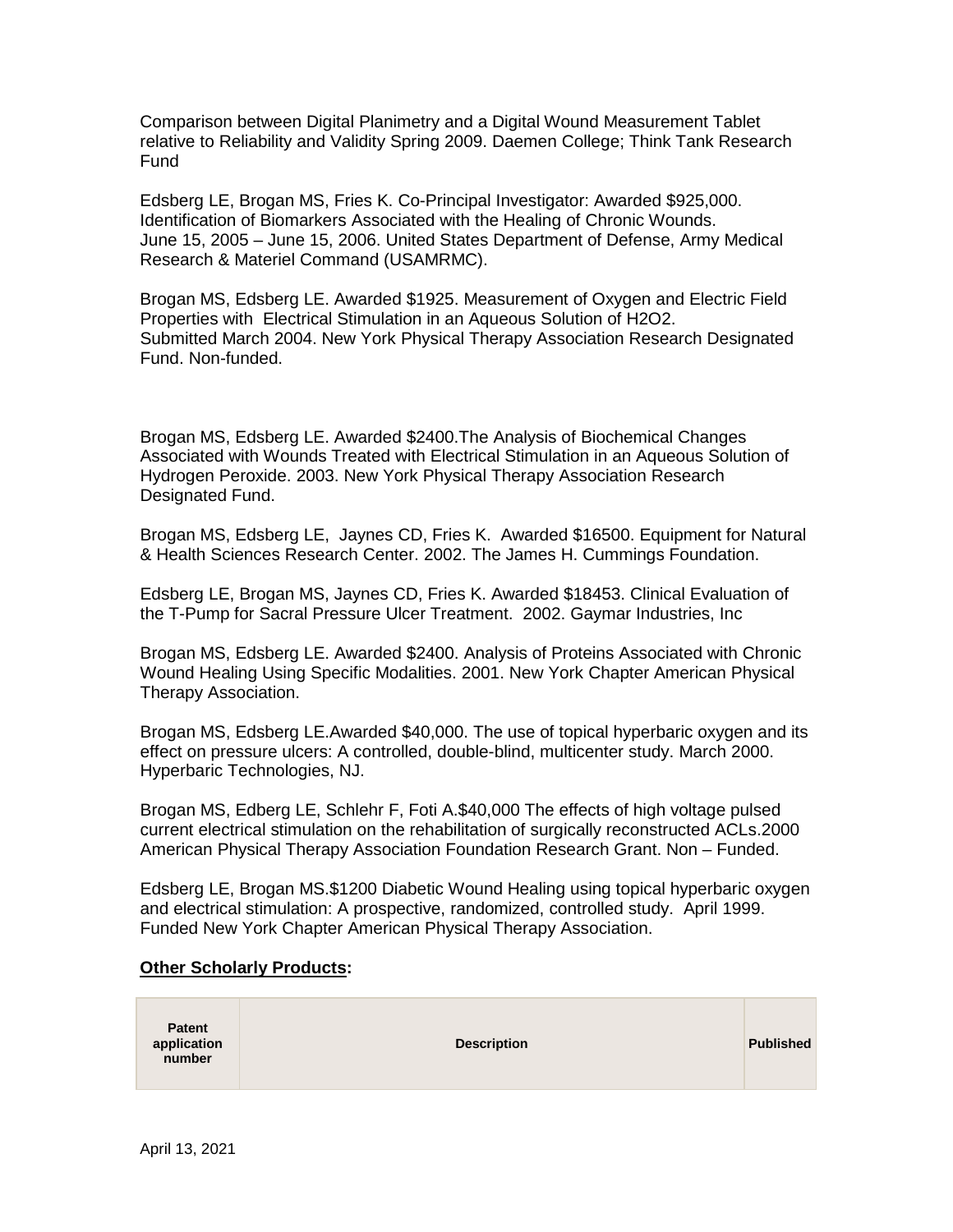| 20100145413 | METHODS AND DEVICES FOR TREATING NEUROPATHY AND LOSS OF<br><b>PROTECTIVE SENSATION - Certain embodiments described herein are directed to</b><br>methods for treating loss of protective sensation. In certain embodiments, loss of<br>protective sensation may be restored by application of an effective amount of a<br>pulsed current at, for example, an effective pulse frequency. Devices and systems<br>designed to treat loss of protective sensation are also described. | $06-10-$<br>2010    |
|-------------|-----------------------------------------------------------------------------------------------------------------------------------------------------------------------------------------------------------------------------------------------------------------------------------------------------------------------------------------------------------------------------------------------------------------------------------------------------------------------------------|---------------------|
| 20100262202 | ELECTRICAL STIMULATION UNIT AND WATERBATH SYSTEM - A method for<br>treating an infected area on a subject, comprising the steps of: exposing the infected<br>area to an agueous solution; and providing direct current to the agueous solution to<br>treat the infected area.                                                                                                                                                                                                     | $10 - 14$<br>2010   |
| 20100331910 | ELECTRICAL STIMULATION UNIT AND WATERBATH SYSTEM - A method and<br>apparatus for treating an appendage of a subject. The apparatus provides for<br>exposing the appendage to an aqueous solution; and providing a pulsed current to<br>the aqueous solution to treat the appendage.                                                                                                                                                                                               | $12 - 30 -$<br>2010 |

# **Membership in Scientific/Professional Organizations:**

Member of American Physical Therapy Association. Education and Clinical Electrophysiology & Wound Management Sections. Current. Member of New York Physical Therapy Association, Inc. Current. Member of American Academy of Wound Management. Current. Member of The College of Certified Wound Specialists. Current.

#### **Consultative and Advisory Positions Held:**

Wound Specialist. Daemen College Physical Therapy Wound Clinic 2012-present Wound Specialist. Center for Skin Integrity. Cheektowaga NY. 2005-present. Wound Specialist. McGuire Sub-Acute Facilities. Western New York. 2006-present. Wound Specialist. Catholic Health Care Centers. Western New York. 2003-2012.

#### **Community Service**:

Director, Paiten J. Meyers – Brogan Scholarship Fund, Annual Fund Raiser – Benefits Students With Physical Disabilities in College, Raised over \$100,000.

#### **Services to the University/College/School on Committees/Councils/Commissions:**

Invited, Middle States Commission on Higher Education: Accreditation, Periodic Report Reviewer, February-October, 2017, Philadelphia, PA.

Invited, Editorial Advisory Board; Wounds: A compendium of Clinical Research and Practice. Journal of the Association of Advanced Wound Care, December 2015-present

Invited, New York State Physical Therapy Association Research Steering Committee, December 2012-2013.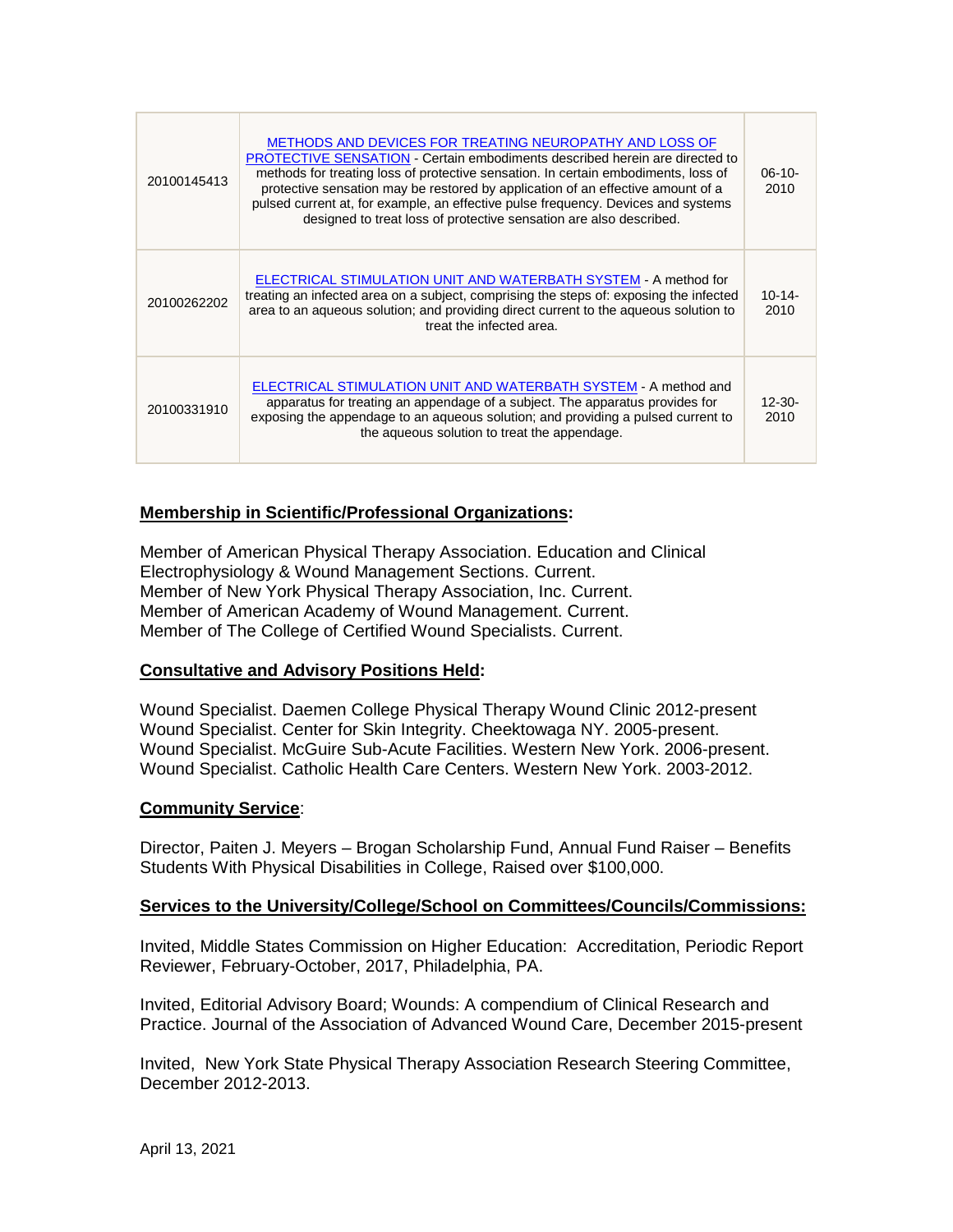Invited, Middle States Commission on Higher Education: Accreditation, Periodic Report Reviewer, February-October, 2012, Philadelphia, PA.

Invited Delegation Guest. Beijing University of Chinese Medicine 50<sup>th</sup> Anniversary, Beijing China. September 12-14, 2006.

Invited Delegation Member to World Health Organization. Western Pacific Region. Manila, Phillippines. June 21-23, 2006.

AAC&U Representative. Daemen College. 2006-2007.

Member of Committee for Interdisciplinary Studies. Daemen College. 2005, 2006, 2007.

Member of Core Assessment Committee. Daemen College. 2005, 2006, 2007

Member of Middle States Steering Committee. Daemen College. 2005-2006.

Chair of Outstanding Faculty Member Election Committee, 2006

Member of Faculty Development Committee. Daemen College. 2005.

Member of Promotion & Tenure Committee. Daemen College. 1992-1993, 1993-1994, 1996, 2001-2002, 2003-2004, 2004-2005.

Member of Faculty Senate. Daemen College. 1989-1990, 1990-1991, 1991-1992, 1992- 1993, 2003-2004.

Member of Consortium for Environments of Innovative Learning. 2002-2003.

Member of Title III Grant Committee. Daemen College. 2002-2003.

Member of Academic Festival Committee. Daemen College. 2001-2002.

Member of Institutional Outcomes Assessment Planning Committee. Daemen College. 2001 & 2002.

Member of Search Committee for Dean of Student Affairs. Daemen College. 2001.

Member of Search Committee for Director of Student Support Services. Daemen College. 2001.

Member of Search Committee for Director of Executive Leadership. Daemen College. 2001.

Member of First Year Experience Committee. Daemen College. 2001-2002

Member of College Restructuring Committee. Daemen College. 2001.

Member of Core Revision Committee. Daemen College. 2001-2002.

April 13, 2021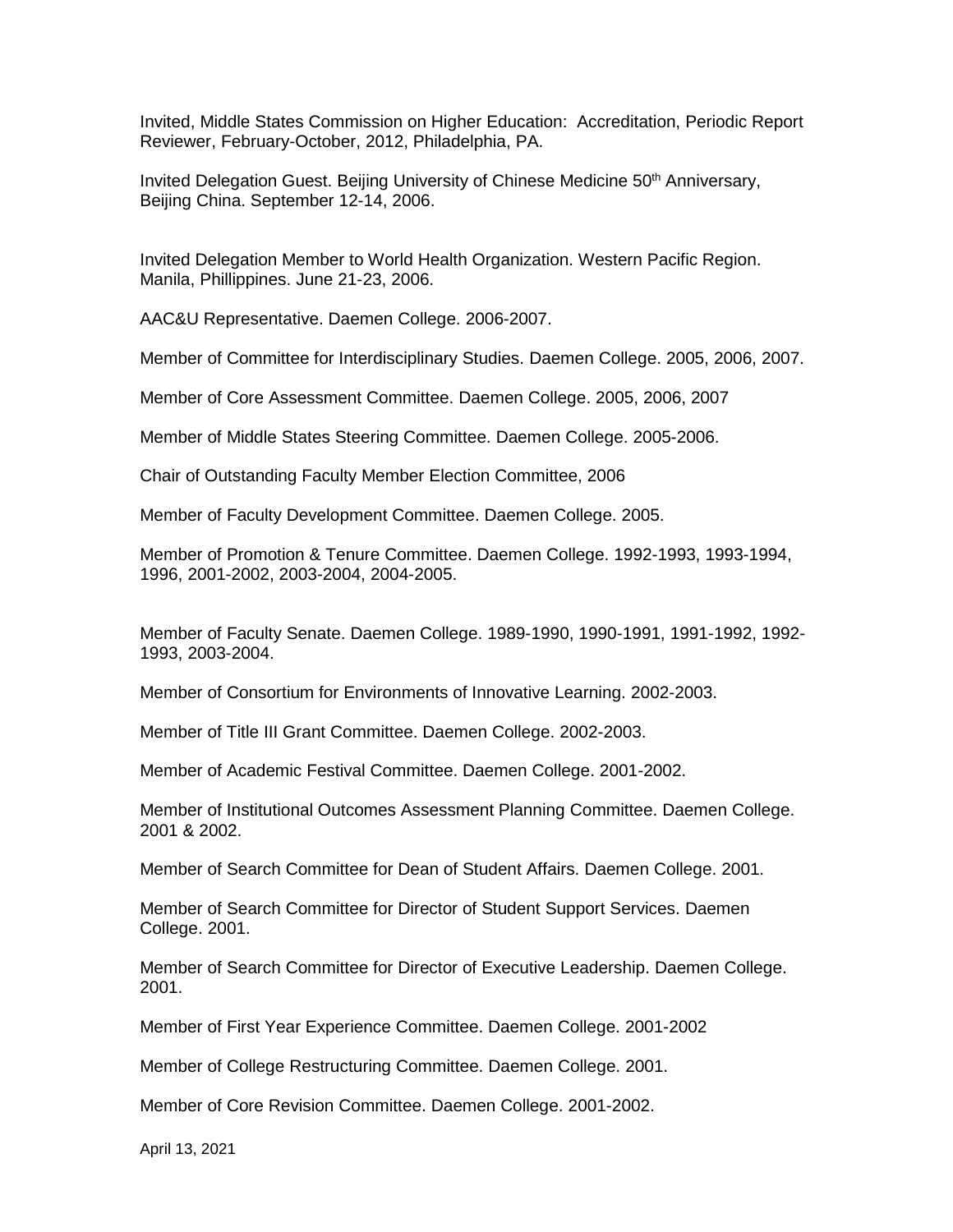Member of Educational Policy Committee. Daemen College. 2000-2002.

Member of Research Lab Fundraising Committee. Daemen College. 1999.

Member of 14th Ann. Daemen College Golf Classic Committee. Daemen College. 1998, 1999.

Member of Faculty Search/Physical Therapy. Daemen College Physical Therapy Department. 1986-1993, 1998-1999.

Member of 50th Anniversary Special Events Committee. Daemen College. 1997 & 1998.

Member of Admissions Committee. Daemen College.1996, 1997.

Member of Middle States Accreditation Steering Committee. Daemen College. 1993 1996.

Member of Physician Assistant Faculty Search. Daemen College. 1995.

Member of Physical Therapy Graduate Review Committee. Daemen College Physical Therapy Department. 1991-1992.

Member of Physical Therapy Academic Standards Committee. Daemen College Physical Therapy Department. 1986-1987, 1991-1993.

#### **Honors and Awards:**

2019 Buffalo Business First: Excellence in Health Care Award recipient. Excellence in Health Care Awards recognize the top professionals in Western New York's health care industry. Buffalo, New York, March 28, 2019

2017 Invited, Sponsored Guest of Beijing University of Chinese Medicine to the Characteristic Therapy Workshop for Traditional Chinese Medicine, US Center for Chinese Medicine, Rockville, Maryland, May 23-24, 2017

2016 Featured Clinician: Ostomy Wound Management; Clinical, Academic, and Personal Commitments to Wound Care, by Katherine Blessing. June 2016, 114.

2015 National Federation for Just Communities of Western New York Community Leader Healthcare Award. January 28, Buffalo, NY.

2014 Distinguished Honoree. Association of Fundraising Professionals Western New York Chapter. Buffalo, NY. November, 2014

Fulbright Specialist Roster Candidate. U.S. Department of State's Bureau of Educational and Cultural Affairs (ECA and the Institute of International Education's Council for International Exchange of Scholars (CIES). July 26, 2014

NYSAPTA: Committee Member: RFP Generation and Review: Timing & Sequencing of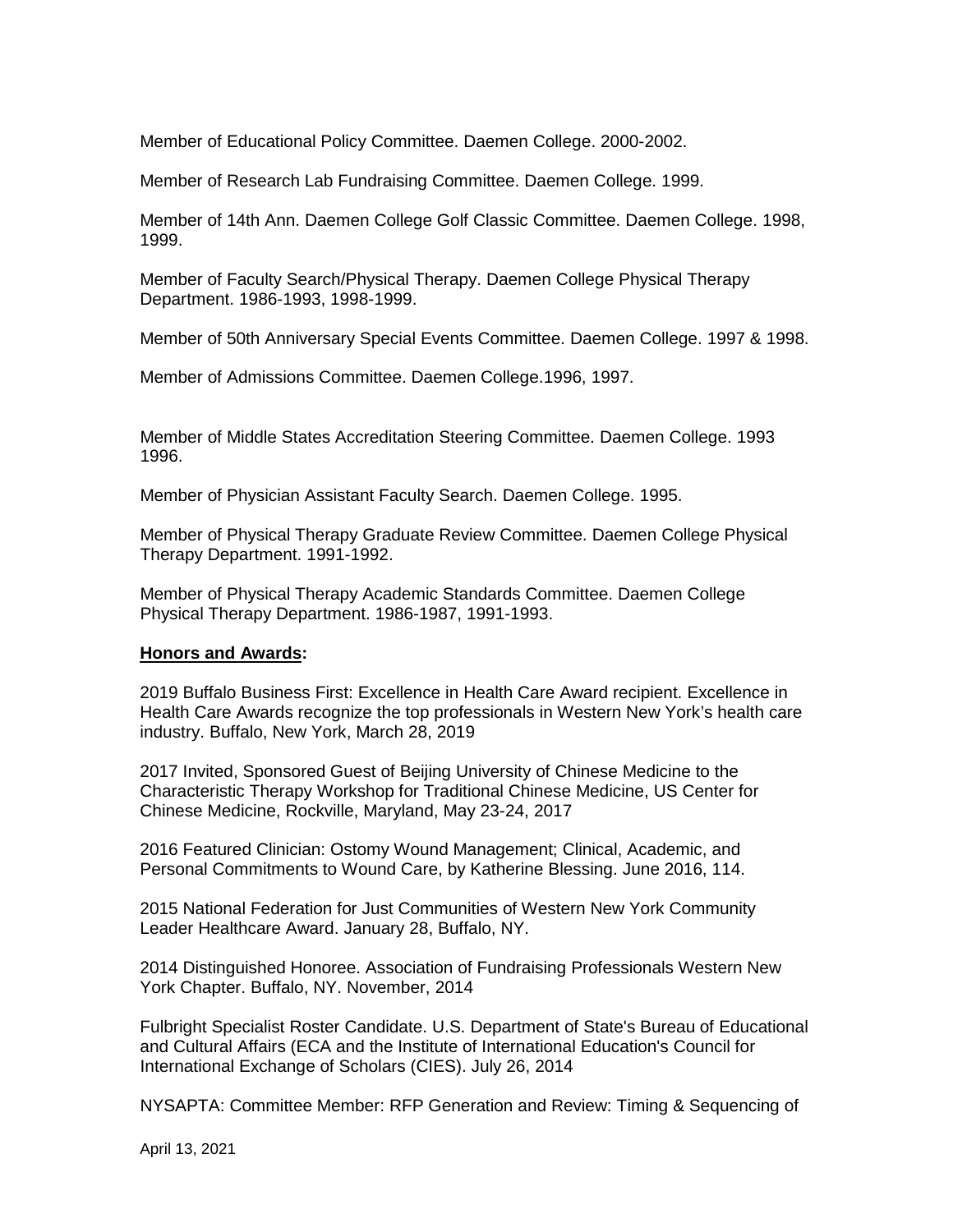Physical Therapy and its Effect on Downstream Medical Costs. 2013-14

Who's Who in America (multiple years)

Business First's Health Care 50. 2006.

Daemen College Distinguished Alumni Award. 2004.

Robert E. Salant Research Award for Edsberg, Brogan, Jaynes, Fries. The Use of Topical Hyperbaric Oxygen and Electrical Stimulation for the Treatment of Chronic Wounds and Their Effect on Proteins within the Wound and on Associated Epibole: An Exploratory Project. New York Physical Therapy Association Annual Conference & Exhibit Show. Poster Presentation. Long Island NY. October 2002.

Outstanding Faculty Award. Daemen College. 2001.

Who's Who Among America's Teachers. (Multiple Years)

Robert E. Salant Research Award for Kalinowski DP, Brogan MS, Sleeper, MD: A Practical Technique For Disinfecting Electrical Stimulation Apparatus Used In Wound Treatment. Poster Presentation. New York Physical Therapy Association Annual Conference. October 1996.

Who's Who Among America's Teachers. (Multiple Years)

### **Continuing Education Attended:**

SWAC, Spring Meeting, Advanced Wound Care, San Diego Conference Ctr.. San Diego, CA, April6-10, 2017

CIC, Institute for Chief Academic Officers, New Realities, New Solutions; November 5-8, 2016, New Orleans, LA.

SAWC, Spring Meeting, Advanced Wound Care; Gonzalez Convention Ctr. San Antonio Texas; April 29-May 3, 2015

SAWC, Fall Meeting; Advanced Wound Care for all, September 27-29, 2013, Las Vegas, Nevada.

AAC&U Annual Meeting; January 25-28, 2012, Washington, DC

CICU: Chief Academic Affairs & Chief Officers of Advandvancement, November 5-7, 2012, St. Petersberg, FLA.

APTA, Combined Sections Meeting, Feb.9-12, 2011, New Orleans, Louisiana

AAC&U Annual Meeting; January 26-29, 2011; San Francisco, California

The Beijing Forum on Traditional Chinese Medicine (TCM), Beijing China; October, 2010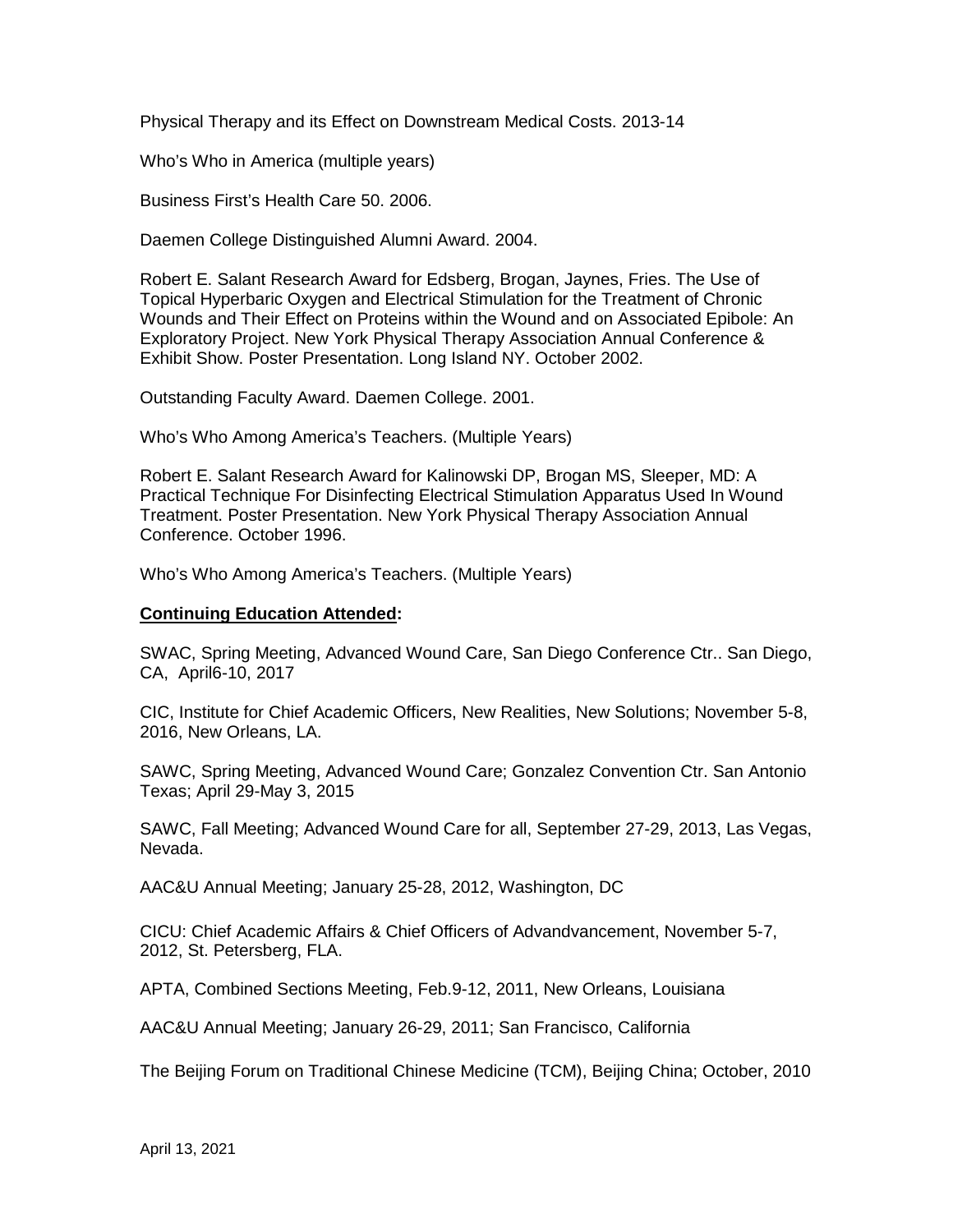Symposium on Advanced Wound Care and Medical Research Forum, Dallas, Texas, April 2009.

The Wound Certification Prep Course, Dallas, Texas, March, 6-8, 2009

Symposium on Advanced Wound Care and Medical Research Forum, San Diego, California, April, 2008

Advances in Wound Management: Contemporary Practice Update, Buffalo, NY November 11, 2006

American Physical Therapy Association Combined Sections Meeting. San Diego CA. February 1-5, 2006.

Commission on Accreditation in Physical Therapy Education. Self Study Accreditation Workshop. Pasadena CA. September 27-30, 2006.

18<sup>th</sup> Annual Symposium on Advanced Wound Care; 15<sup>th</sup> Annual Medical Research Forum on Wound Repair. San Diego CA. April 21-24, 2005.

American Physical Therapy Association Combined Sections Meeting. New Orleans LA. Feb. 18-23, 2005.

Academic Chairperson's Annual Conference. Orlando FL. February 2005.

New York Physical Therapy Association Conference and Exhibit Show. Huntington, LI. 2004

American Physical Therapy Association's Academic Administrators SIG Meeting. St. Louis MO. 2004.

Silver Technology; Smith & Nephew. Amherst, NY. March 18, 2004.

American Physical Therapy Association Combined Sections Meeting. Nashville TN. February 4-8, 2004.

Oxygen & Wound Healing. Thomas Hunt MD. Praxair. Tonawanda, NY. November 2003.

Consortium for Innovative Environments of Learning. Hampshire College. Hampshire MA. October 2003

American Physical Therapy Association's Academic Administrators SIG Meeting. San Antonio. October 2003.

National Learning Communities Institute. The Evergreen State College. Seattle WA. June 2003.

American Physical Therapy Association Combined Sections Meeting. Tampa FL. February 2003.